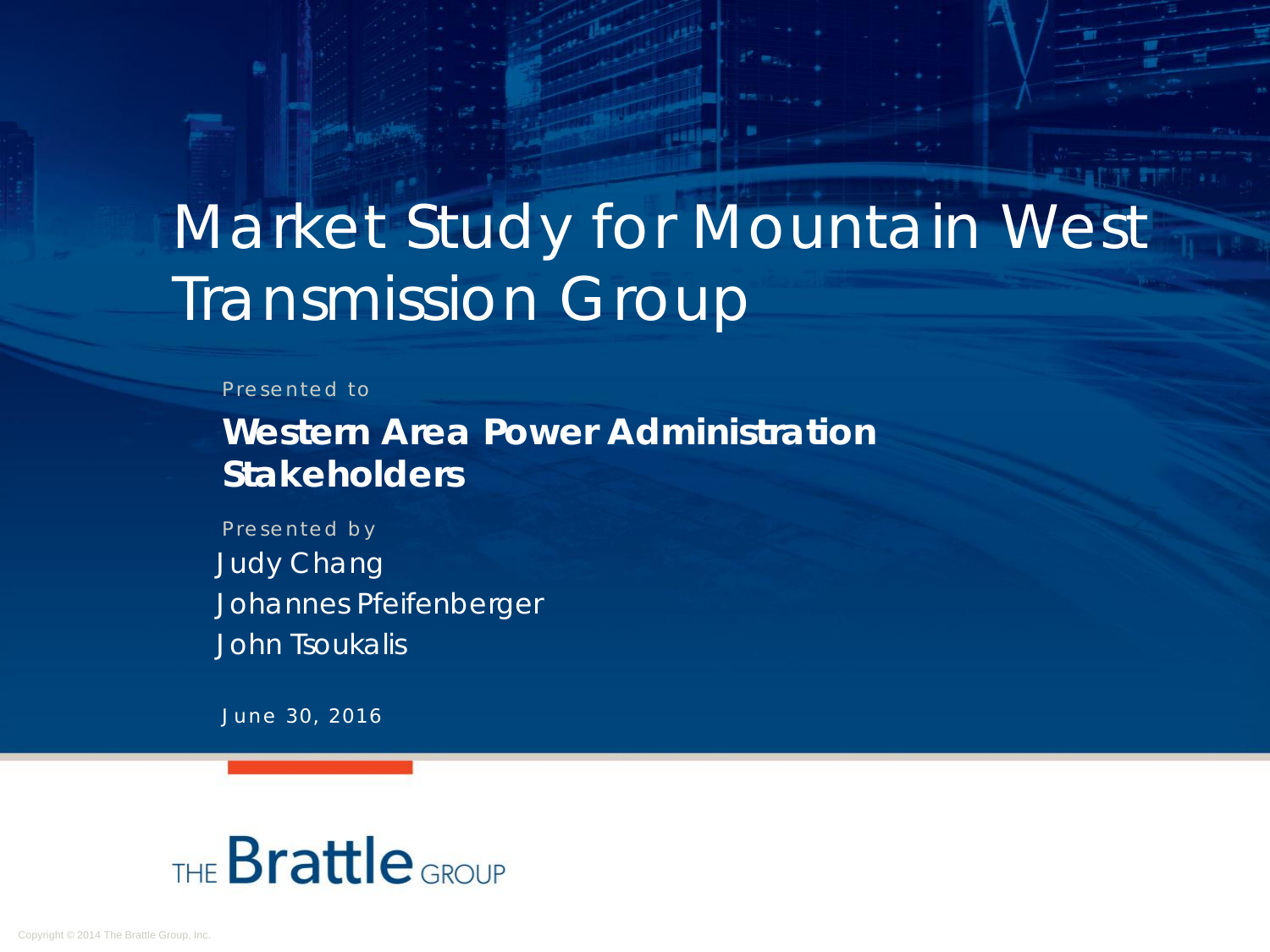### **Two-Phased Approach**

#### **Near-term Analysis**

- Analyze changes from today's bilateral market
- Analyze the impact of depancaking the transmission charges
- Analyze the impact of going to a full Day-2 Nodal Market

#### **Longer-term Analysis**

- Focus on how changes in the market may affect Mountain West Group and each utility
- Analyze future scenarios for Mountain West in a market situation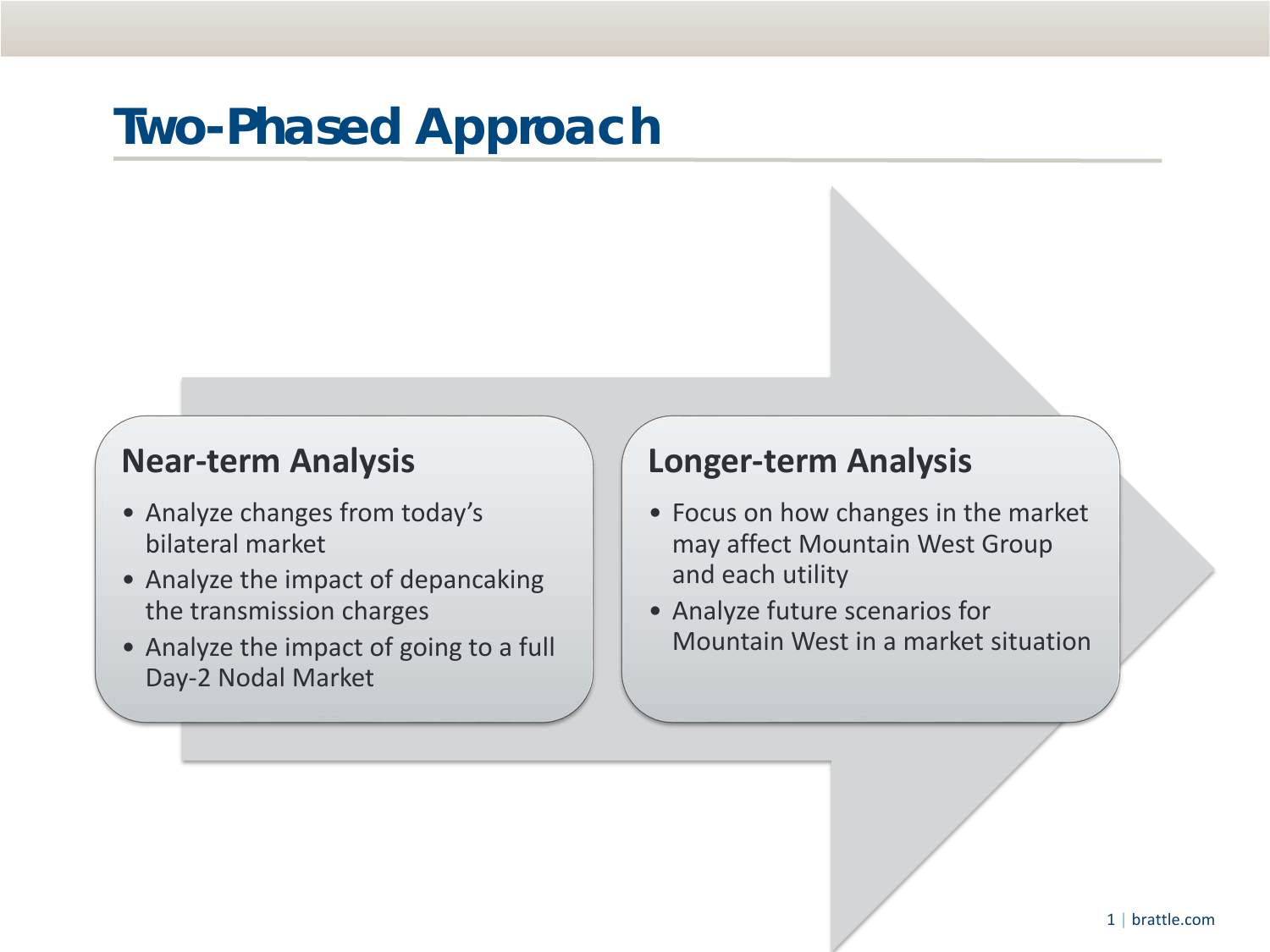#### **Simulation Using Production Cost Model**

#### • **De-pancaked transmission & scheduling charges** • **Full grid utilization** • **Operating reserves** • **Regionally optimized unit commitment** • **Reduced additional commitment hurdle Day-Ahead Unit Commitment Day-Ahead Market Dispatch Intra-Day Adjustments Real-Time Market Dispatch** • **De-pancaked transmission & scheduling charges** • **Full grid utilization** • **Operating reserves** • **Regionally optimized unit dispatch** • **Avoided bilateral transaction cost** • **De-pancaked transmission & scheduling charges** • **Full grid utilization** • **Reduced operating reserves** • **Adjusted unit commitment and real-time bids** • **Avoided bilateral transaction cost** • **De-pancaked transmission & scheduling charges** • **Full grid utilization** • **Reduced operating reserves** • **Regionally optimized unit dispatch** • **Reduced A/S needs** • **Resolved uncertainties**

**Scope of Production Cost Simulations** (without forecast errors, renewable uncertainty, real-time outages, etc.)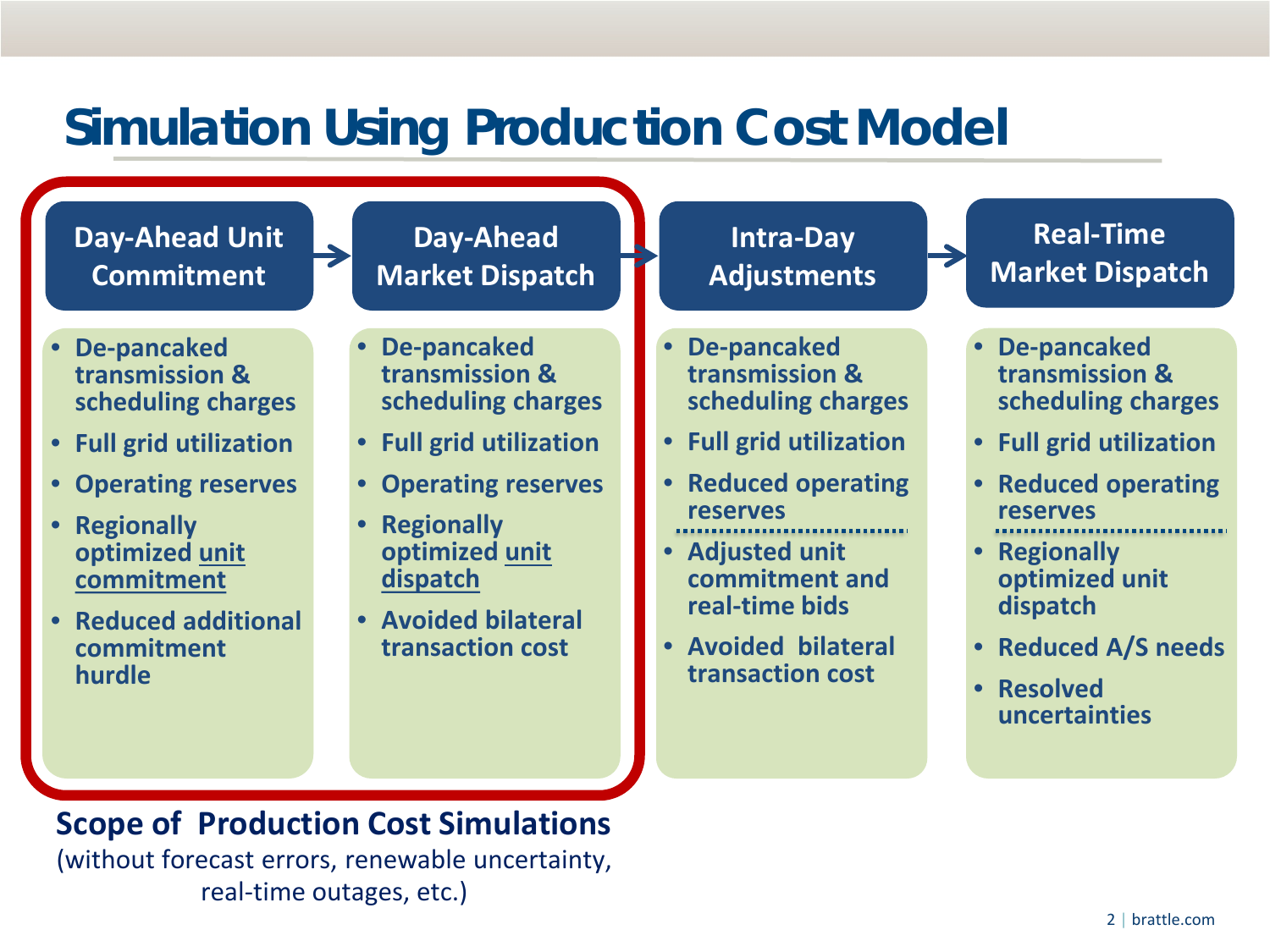### **Steps for Phase I (Near Term Analysis)**

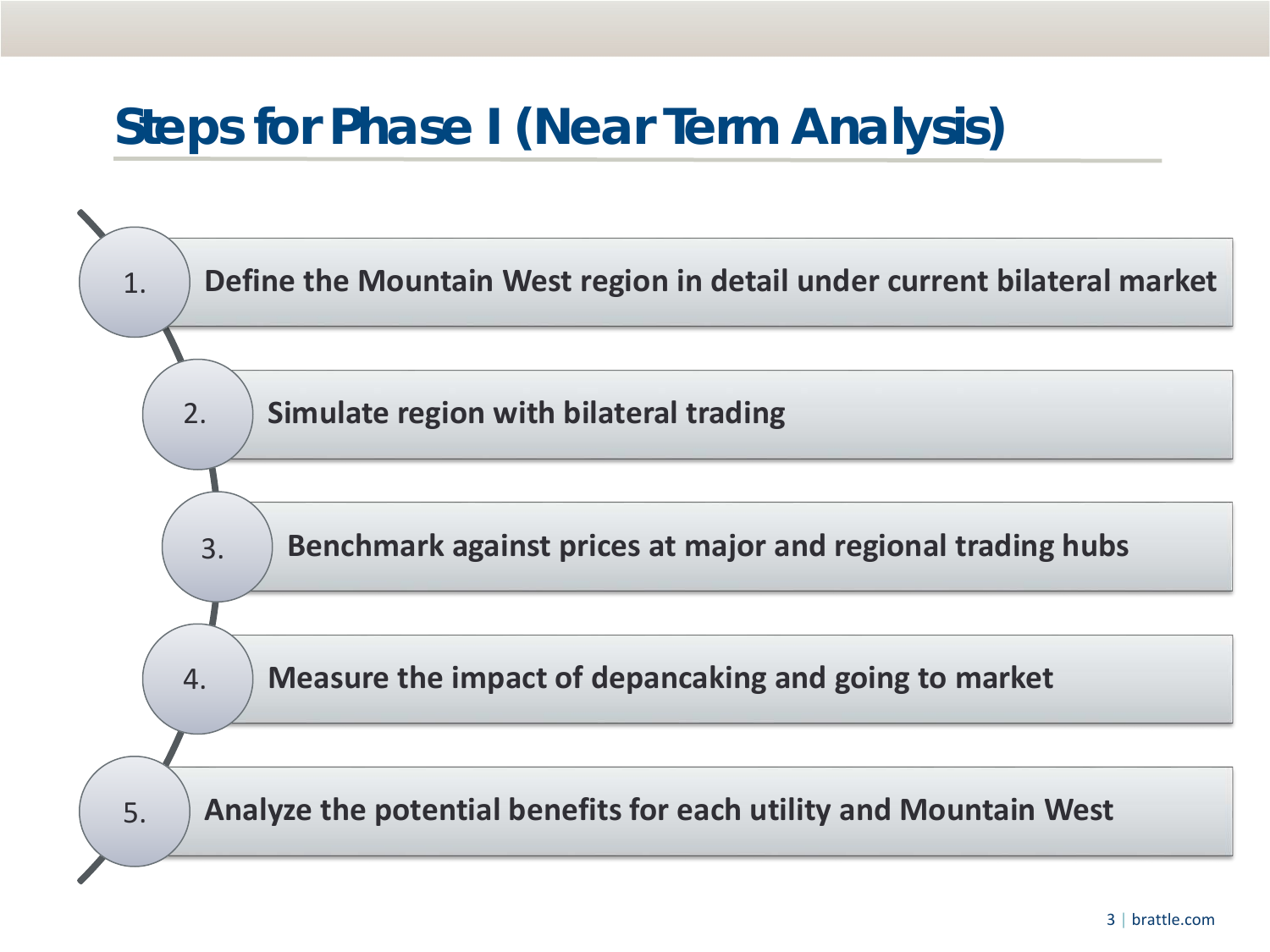# **Detailed Mountain West Representation**



# **Created utility-level areas from the PSCO & WACM BAs:**

- Created load areas by mapping load buses to utility
- Mapped generation units by ownership and contract
- $\blacksquare$  Identified connections to simulate transfer capabilities across utilities within the Mountain West Group
- Built in bilateral trading capabilities between Mountain West utilities
- Assigned transmission wheeling rates based on OATTs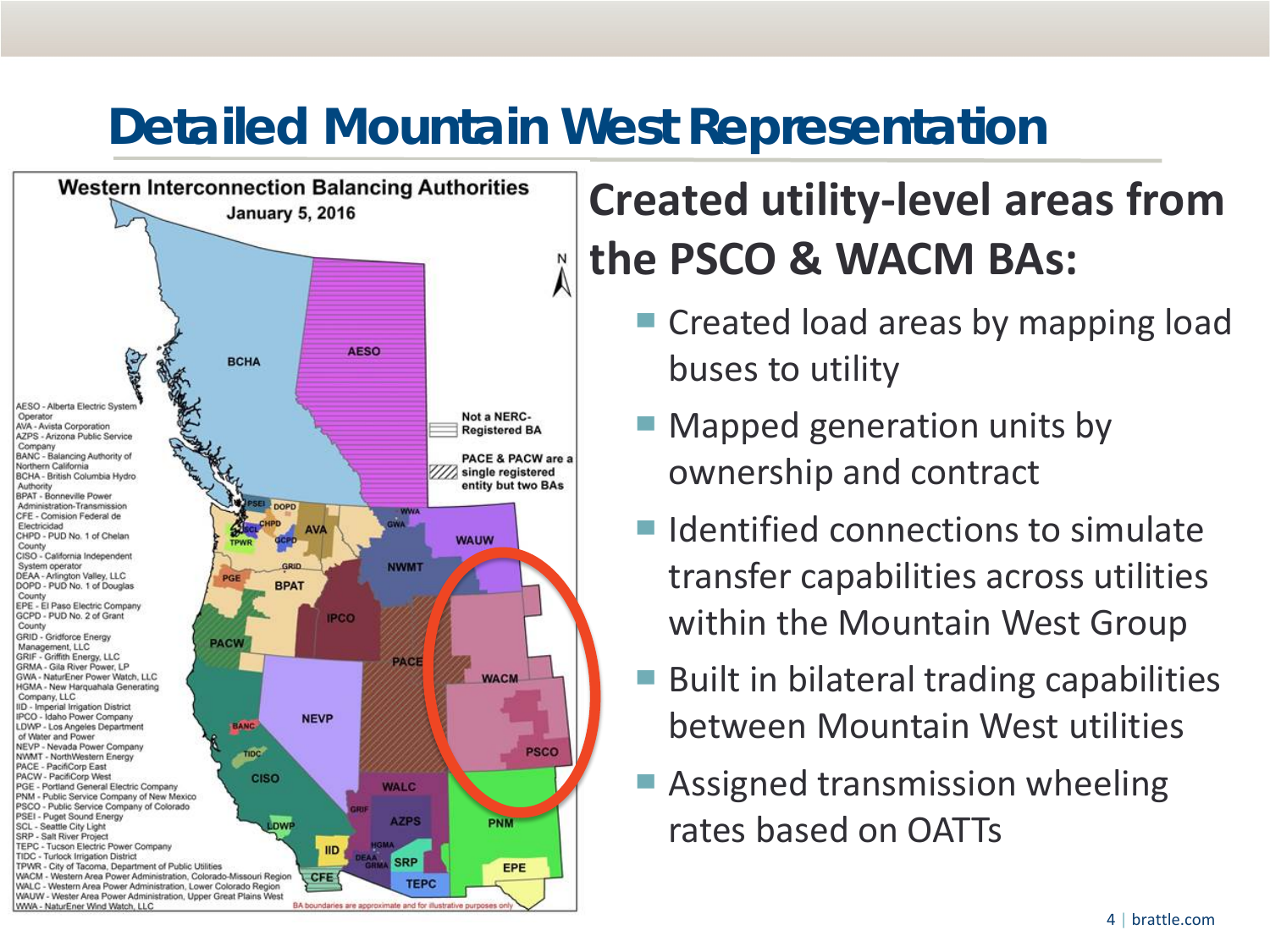### **WECC BAs and Contract Paths / Mountain West**

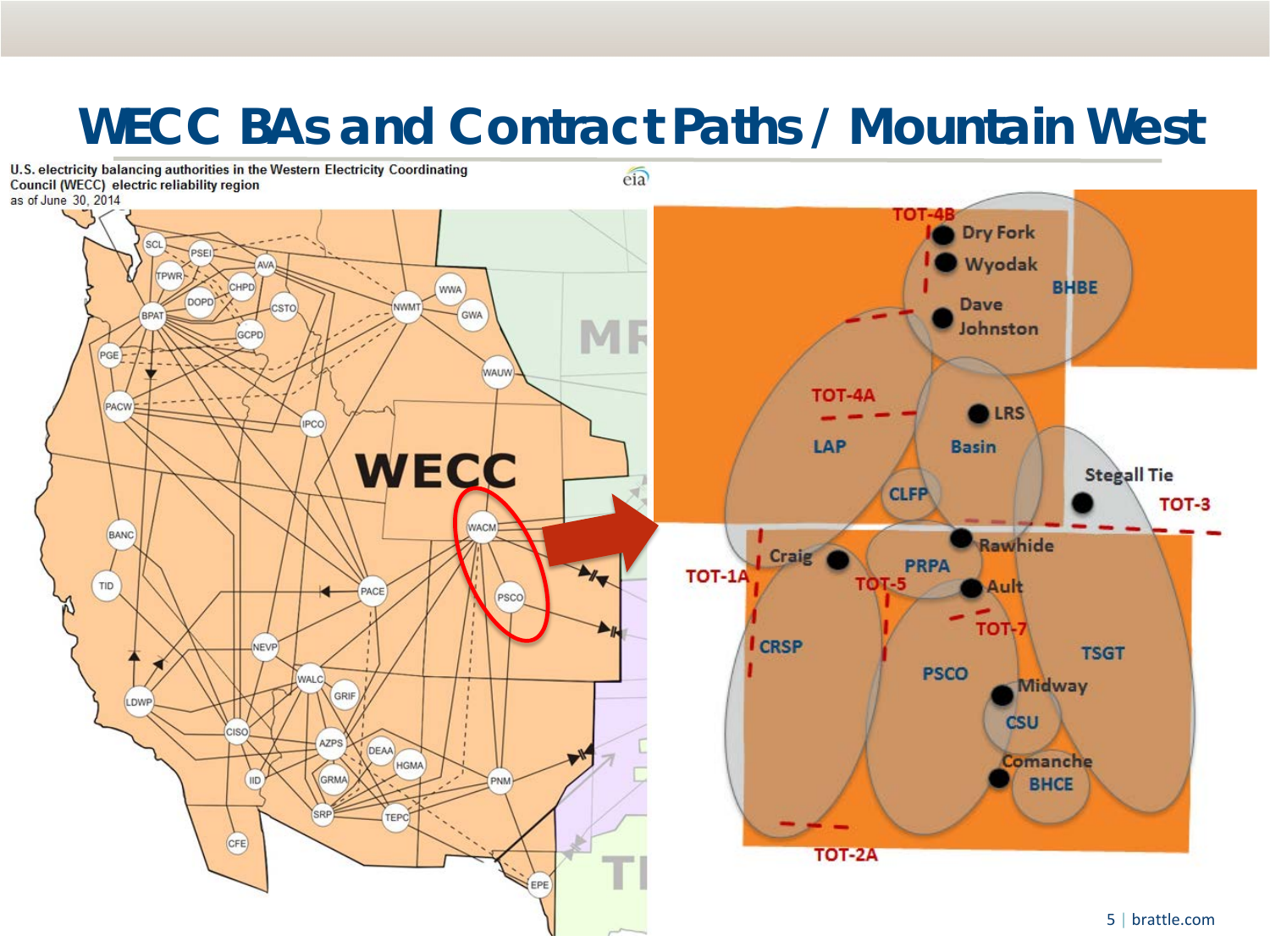## **Near-Term (2016) Analysis**

#### ▀ **Status quo**

- − Modeled existing transmission charges within Mountain West, applied hurdle rates to simulate bilateral transactions across areas, realistic path ratings
- − Created utility-level areas and physical/contractual links to simulate the pancaked transmission charges

#### ■ **Joint Transmission Tariff**

- − No transmission charges between Mountain West utilities
- − Full "interconnectedness" within Mountain West region, increased path ratings
- − Maintain other bilateral trading hurdle rates

#### ■ **Regional market**

- − Joint unit commitment and dispatch, joint operating reserves, removes remaining bilateral hurdles within Mountain West footprint, full WECC path ratings
- − Removed must-run requirement
- − Keep the rest of WECC as it is today by maintaining transmission hurdle rates (and unit commitment and dispatch hurdle rates) between balancing areas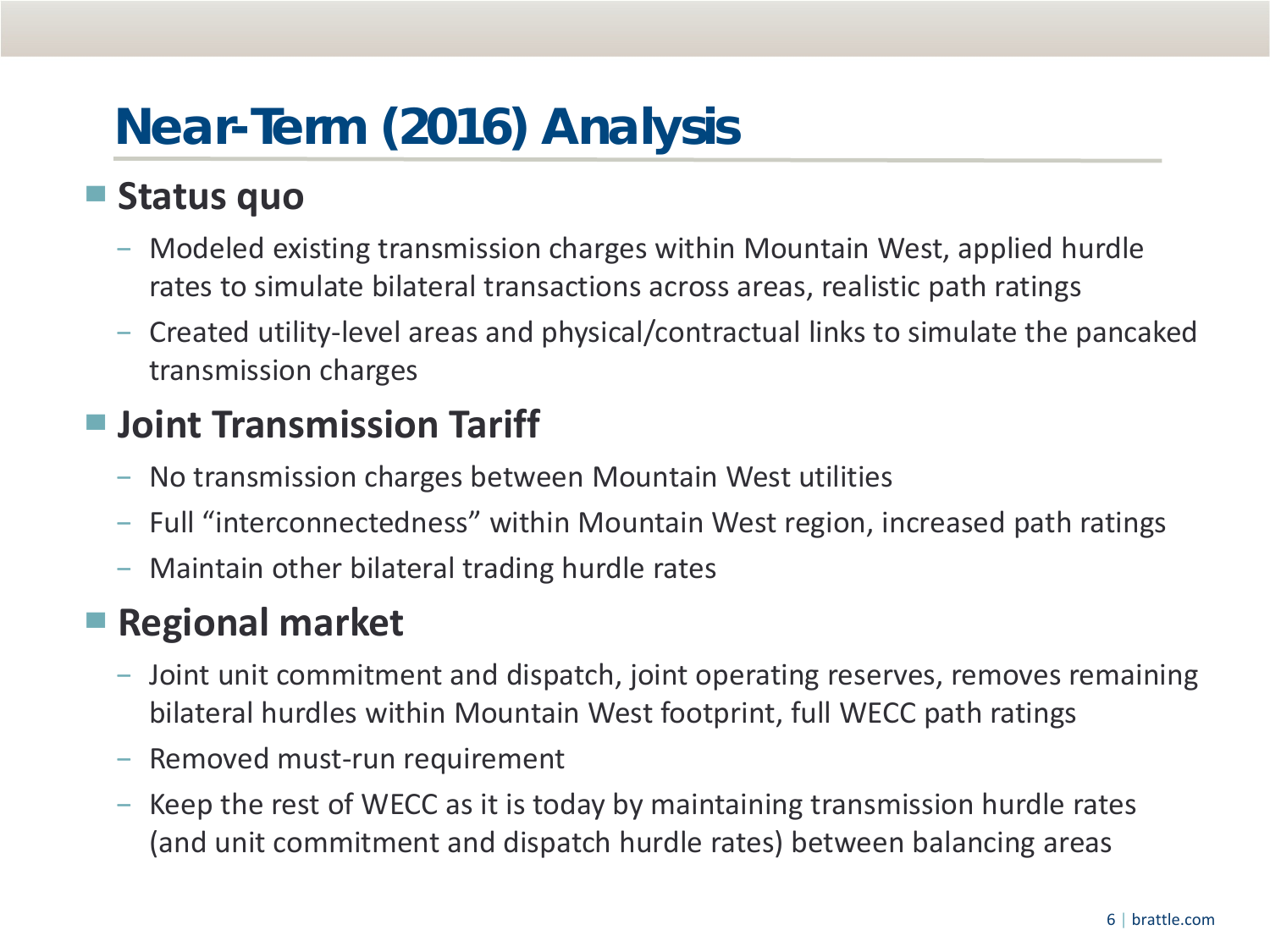### **Experience from Other Regional Markets**

- Most studies of regional market benefits show **production cost savings of 2-8%**
	- − After-the-fact studies uniformly show higher benefits than prospective studies
		- SPP: 3.2% from full EIS; 8% from full Day-2 market
		- MISO: 1.4% from Day-1; 4% from full Day-2 market
- In addition to production cost savings, studies show regional markets also **reduce investment costs**, roughly doubling benefits
	- − Reduced need for resource adequacy capacity
	- − Improved access to lower-cost renewable resources and reduced the investment costs of meeting RPS goals
	- − Reduced need for and cost of balancing resources to address variable renewable generation output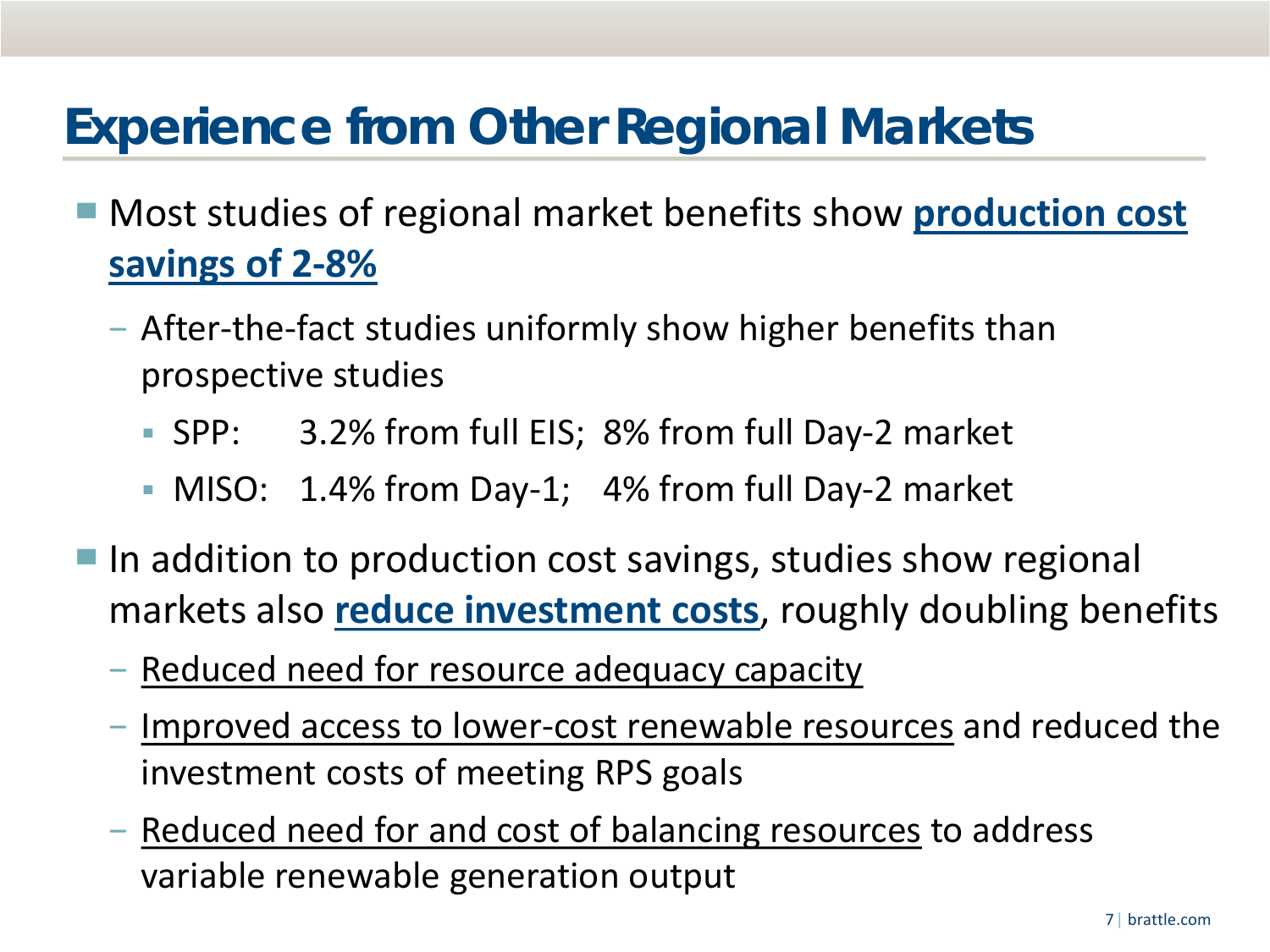### **Metrics for Near-Term Analysis**

#### **Generation Dispatch and Locational Prices at Gen Buses**

■ Unit hourly generation, bus price, annual cost and emissions statistics

#### **Transmission Flow and Congestion**

- Bus prices at key locations and trading hubs
- Flows and congestion costs on Mountain West paths

#### **Mountain West Regional Data**

- Hourly load-weighted price for areas
- Hourly flows between other areas

#### **Simplified Cost Impact calculation**

"Adjusted Production Costs" (APC) = variable generation costs, plus cost of net purchases (at load area price), less revenues of off-system sales (at gen-weighted price for area)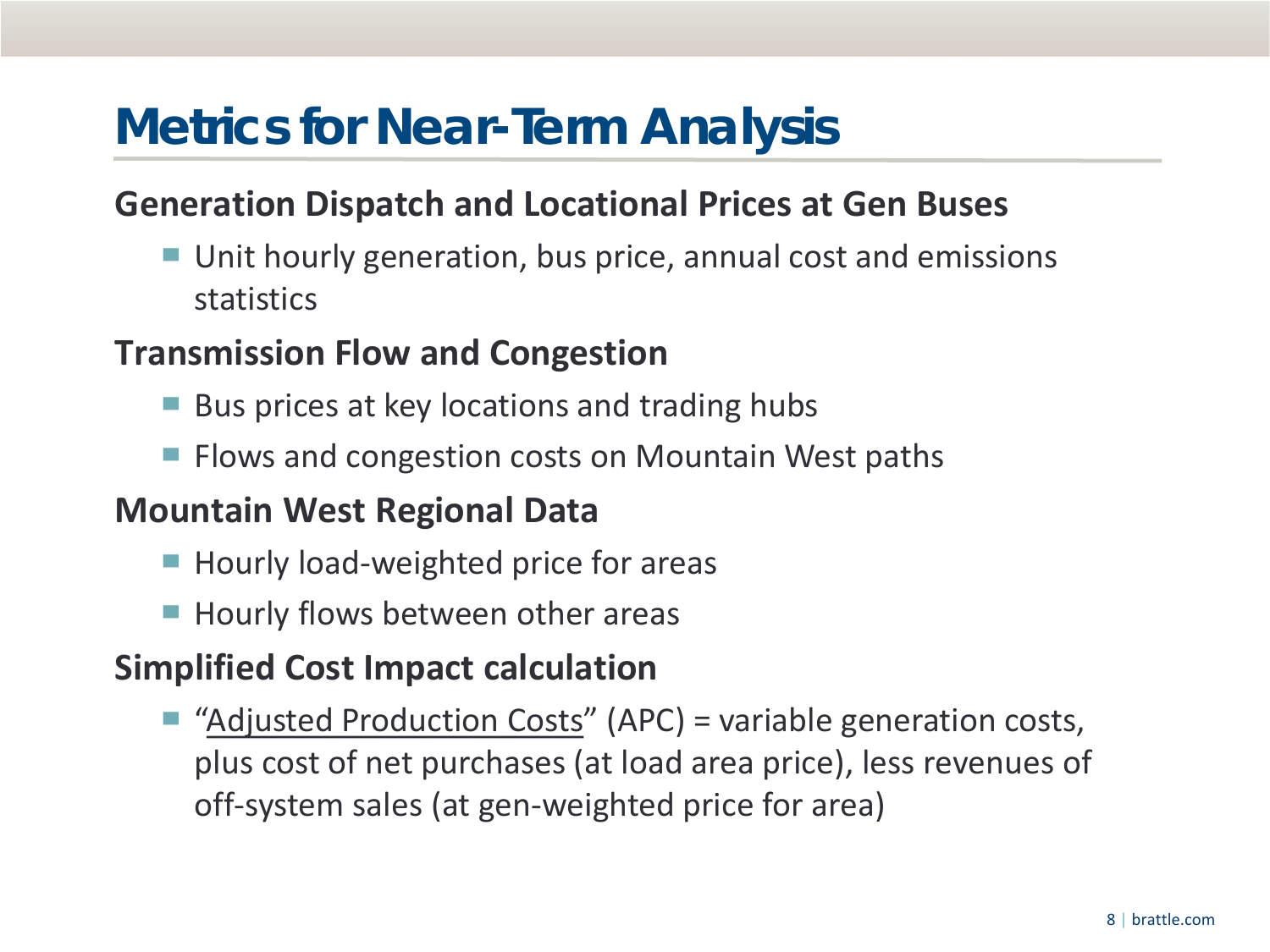### **Steps for Phase II**

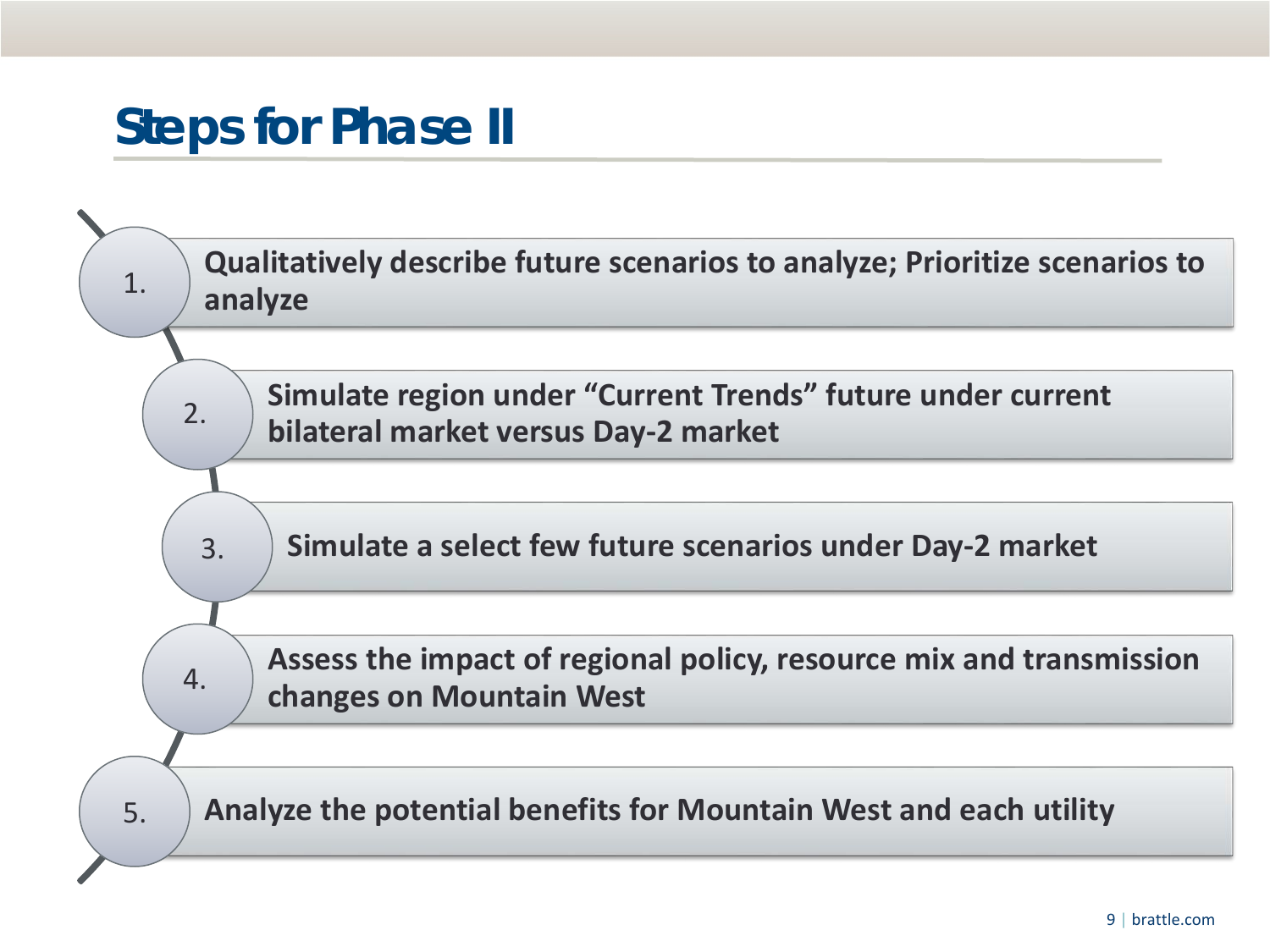#### **Progress on Analysis**

#### **Current status**

- Provided Mountain West group the regional results
- Provided individual utilities results
- Completing Phase I results reporting
- Began Phase II definition of future scenarios

#### **Next Steps**

- Defining assumptions to simulate a limited number of future scenarios (internally consistent futures, not just sensitivity analyses)
- $\blacksquare$  The scenarios include:
	- − Current Trends
	- − Carbon Constrained Future
	- − High Gas Price
	- − Stress Case: High Gas, High Load, Low Hydro Future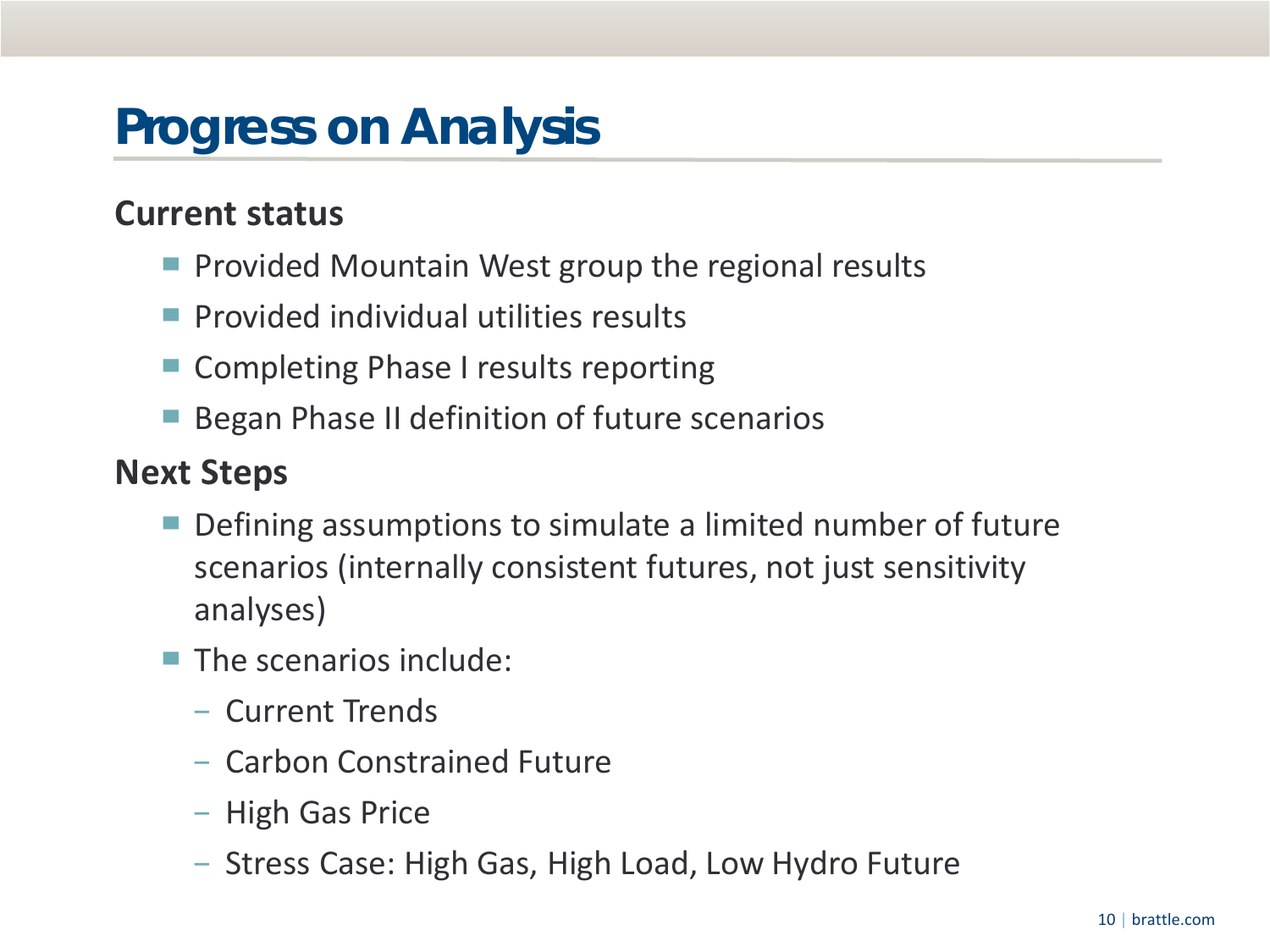## **Appendix**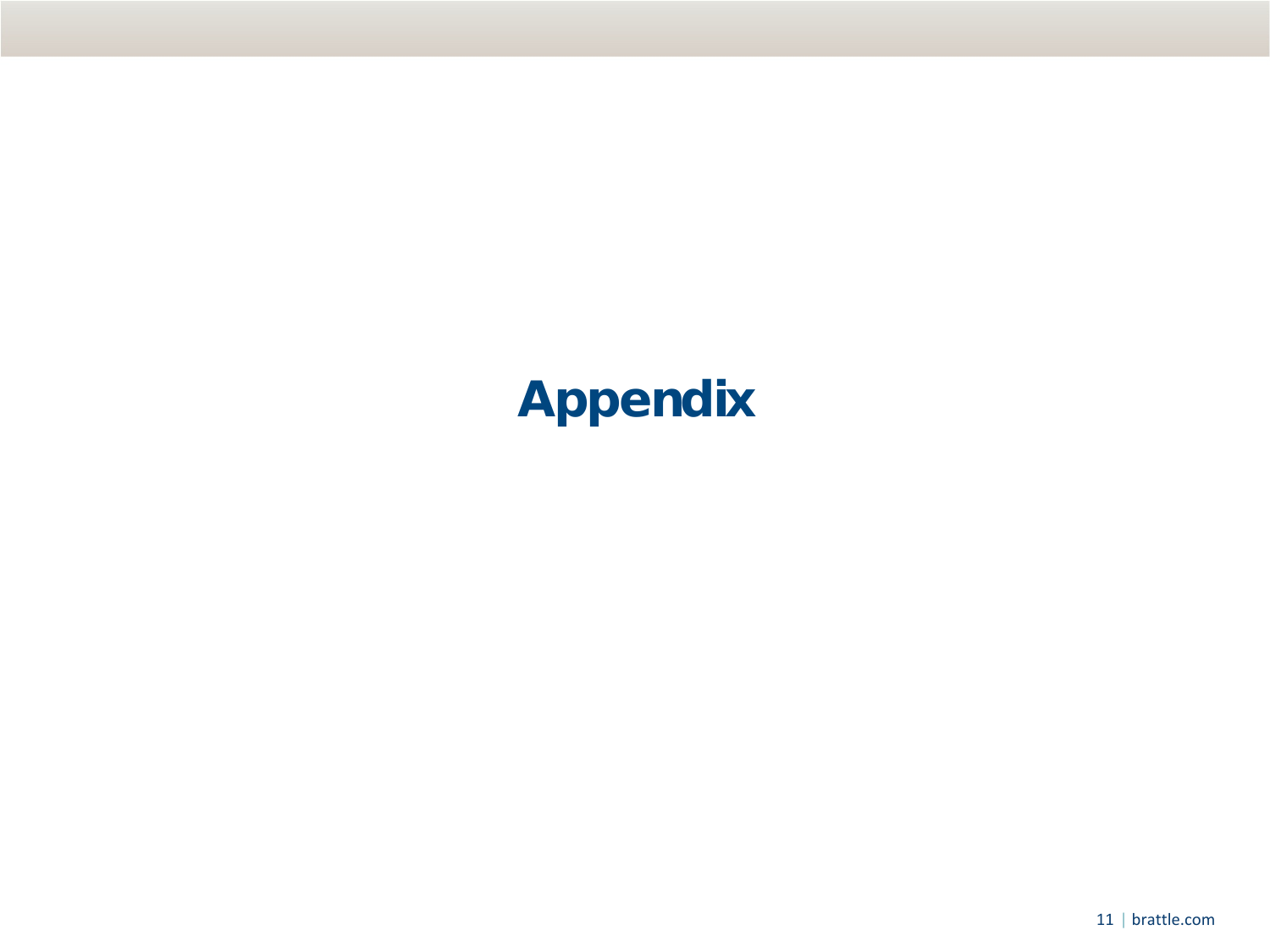# **Limitations of Production Cost Simulations**

#### **The production cost simulations are limited in capturing some impacts of regional market operations (which yields a conservative estimate of benefits)**

- 1. Simulated only "normal" weather, hydro, and loads for entire WECC
- 2. No transmission outages or operational derates; no extended generation outages
- 3. No unusual/challenging market conditions
- 4. No improved regional optimization of hydro resources (almost identical hydro dispatch in all cases)
- 5. Assumed perfectly competitive bidding behavior (does not capture competitive benefits)
- 6. Did not simulate benefit of regional market operations in addressing uncertainties in real-time load and renewable generation
- 7. Many contracts (such as coal and intertie contracts) are not explicitly modeled
- Used only "generic" TEPPC and plant and fuel cost assumptions for rest of WECC, which understate the true variance in plant efficiencies and fuel costs
- 9. Assumed all BAs in WECC already utilize an ISO-like optimized securityconstrained economic unit commitment and dispatch even today
- 10. Derated transmission paths in rest of WECC (by 10%), but did not simulate scheduling constraints that limit transmission availability below actual physical constraints
- 12 | brattle.com 11. Other than for hurdle rates and reduced path ratings, simulations do not capture inefficiency of bilateral trading blocks (25 MW 6x16 HLH vs. LLH), contract path scheduling, and unscheduled flows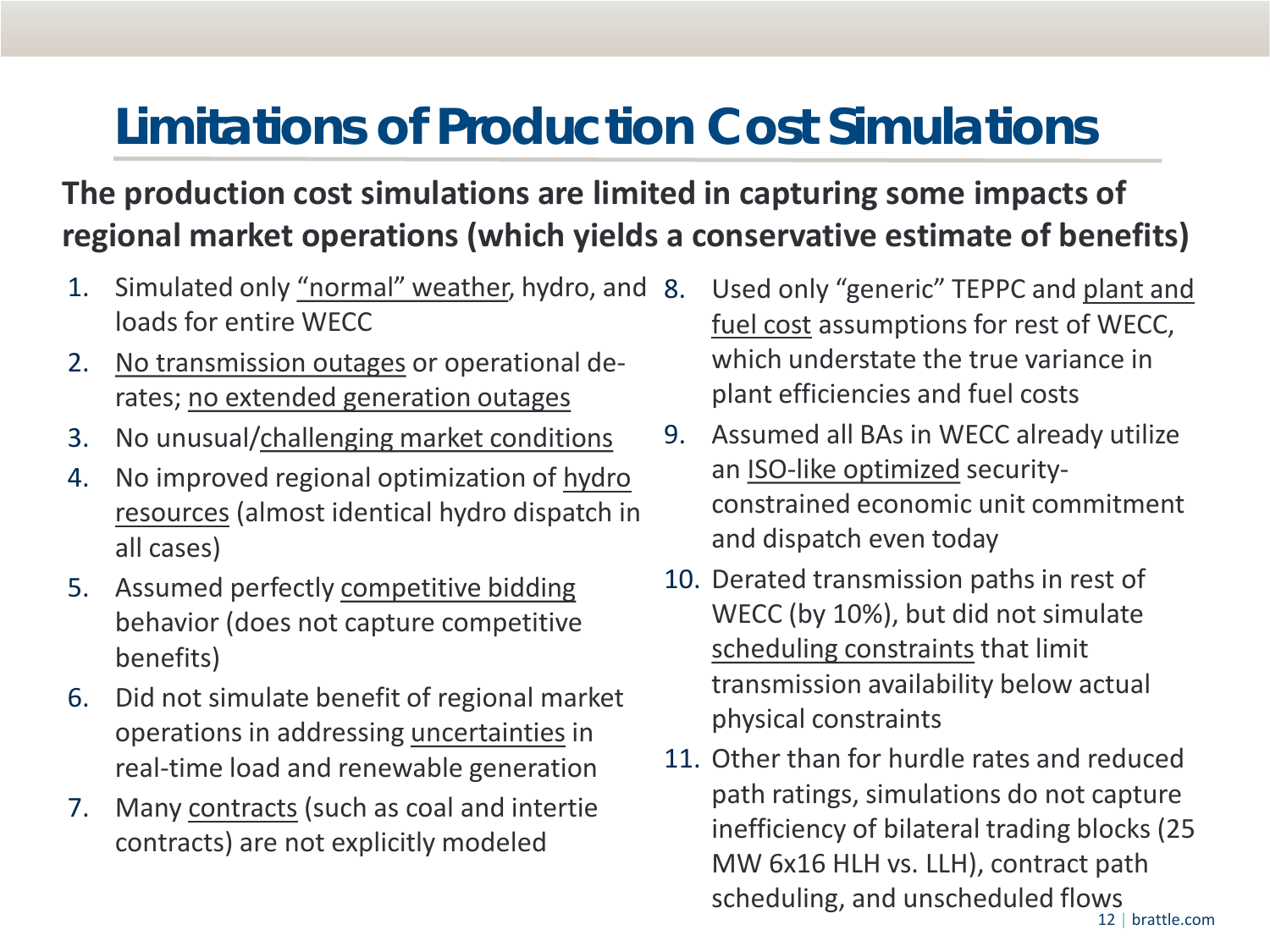### **Transmission Costs and Interties Between Areas**

| Case                             | <b>Wheeling Rate</b>                                                                                                                                                                                                                                                              | <b>Combined Administrative,</b><br><b>Trading, and Commitment Hurdle</b>                                                                                                                                                                                 | <b>Area Connections</b>                                                                                                                                                                                                                                                               |
|----------------------------------|-----------------------------------------------------------------------------------------------------------------------------------------------------------------------------------------------------------------------------------------------------------------------------------|----------------------------------------------------------------------------------------------------------------------------------------------------------------------------------------------------------------------------------------------------------|---------------------------------------------------------------------------------------------------------------------------------------------------------------------------------------------------------------------------------------------------------------------------------------|
| <b>Status</b><br>Quo             | <b>Source Outside Mountain</b><br>West: Off-peak export hurdle<br>rate.<br><b>Source Inside Mountain</b><br>West: Average of on- and off-<br>peak export hurdle rates                                                                                                             | <b>Source Outside Mountain West:</b><br>\$6/MWh commitment adder,<br>\$2/MWh dispatch adder<br><b>Source Inside Mountain West:</b><br>\$8/MWh commitment adder,<br>\$4/MWh dispatch adder                                                                | Base case assumptions provided<br>by Mountain West constituent<br>areas                                                                                                                                                                                                               |
| Joint<br><b>Tariff</b>           | <b>Source Outside Mountain</b><br><b>West:</b> Same as Status Quo<br><b>Export From Mountain West:</b><br>Average of each area's on-<br>and off-peak export hurdle<br>rates, weighted by the area's<br><b>ATRR</b><br><b>Intra-Mountain West</b><br><b>Connections: No hurdle</b> | <b>Source Outside Mountain West: Same</b><br>as Status Quo<br><b>Export From Mountain West:</b><br>\$8/MWh commitment adder,<br>\$4/MWh dispatch adder<br><b>Intra-Mountain West Connections:</b><br>\$7/MWh commitment adder,<br>\$3/MWh dispatch adder | Unlimited connections added<br>$\bullet$<br>between all areas within<br><b>Mountain West</b><br>Any external area which<br>connected to at least one area<br>in Status Quo now connects to<br>all constituent areas<br>All de-hurdled external<br>$\bullet$<br>connections maintained |
| <b>Regional</b><br><b>Market</b> | Same as Joint Tariff                                                                                                                                                                                                                                                              | <b>Source Outside Mountain West: Same</b><br>as Status Quo<br><b>Export From Mountain West:</b><br>Same as Joint Tariff<br><b>Intra-Mountain West Connections: No</b><br>adders                                                                          | Same as Joint Tariff<br>13   brattle.com                                                                                                                                                                                                                                              |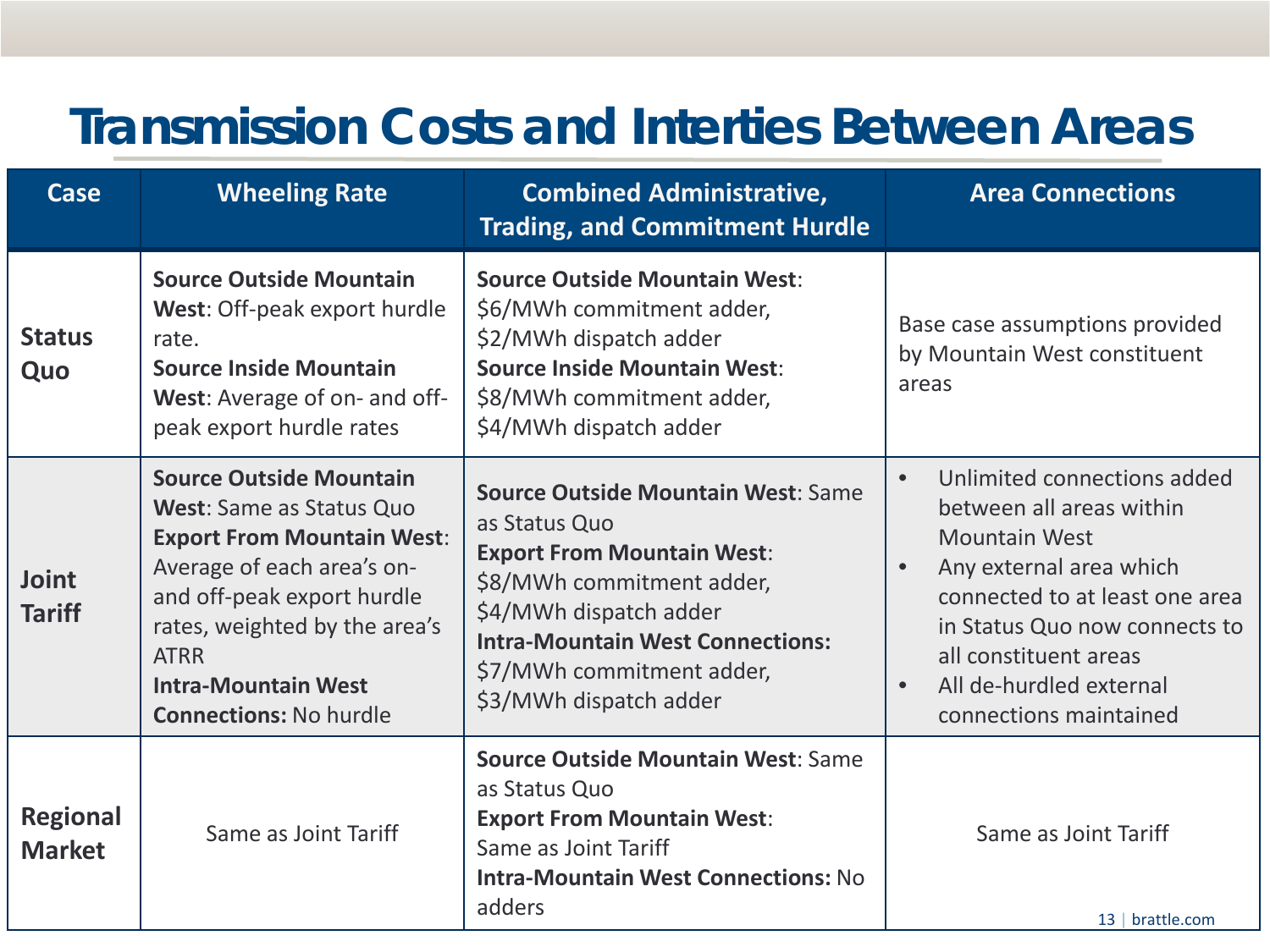## **Existing Transmission Contracts**

#### **Existing transmission contracts modeled as wheeling-free trading connections**

- Mountain West Group provided information on long-term transmission contracts
- Certain trading relationships defined in the model based on this information
	- − These relationships have no wheeling fees
- Conversations with each entity to confirmed these arrangements

**To simulate depancaked transmission, intra-Mountain West trading is simulated without transmission wheeling charges**

#### **The contract path "layer" is separate from the physical capability of system:**

Independently of transmission contracts and bilateral schedules, the model monitors actual physical power resulting from generation dispatch and enforces physical transmission limits (path ratings)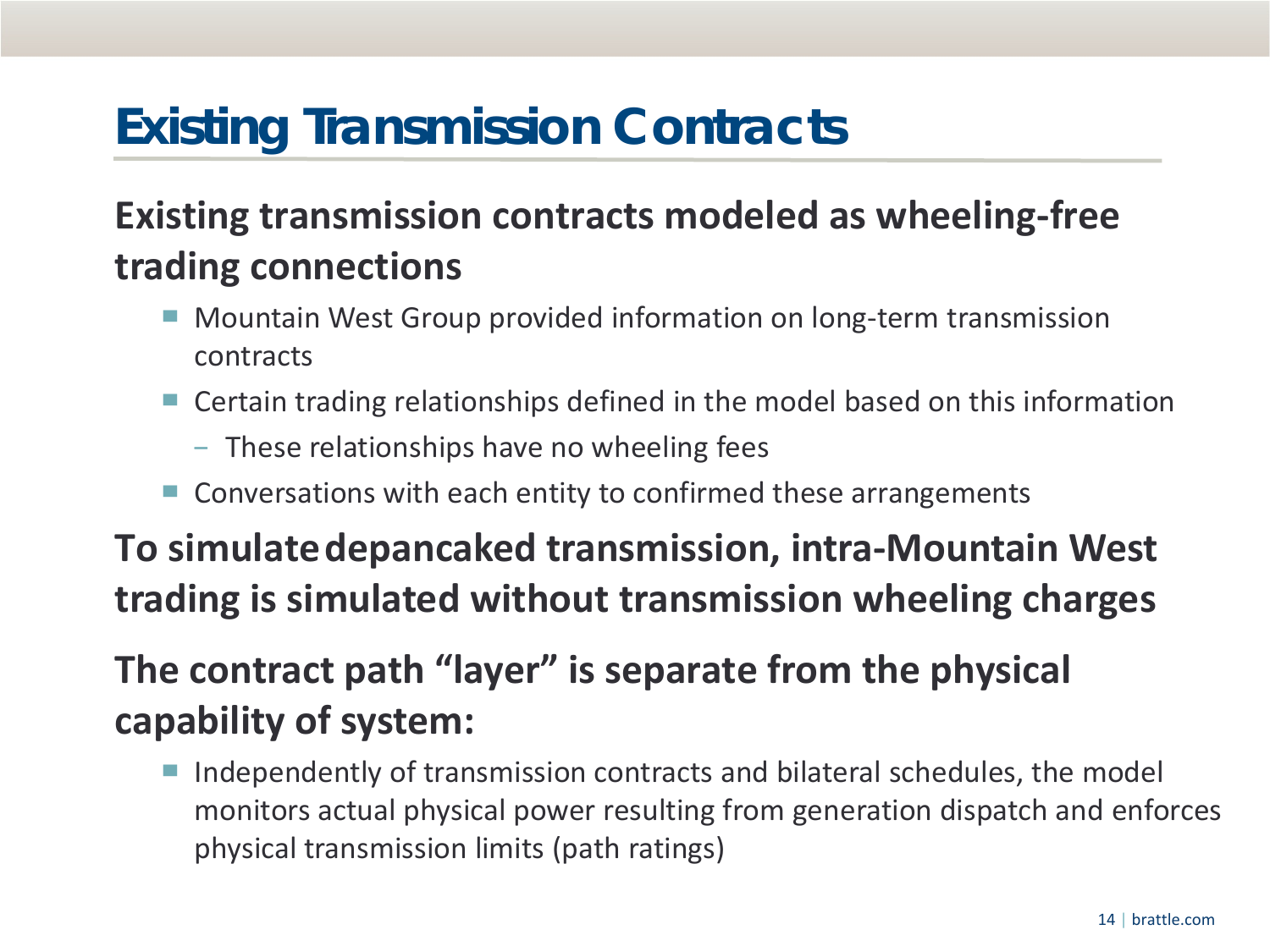## **Review of Assumptions for Each Case**

| Case                             | <b>Transmission</b><br><b>Fees</b>                                          | <b>Wheeling Rates</b>                                                                                               | <b>Path Limits</b>                                                          | <b>Must Run</b>                                                                    | <b>Reserves</b>                                                                           |
|----------------------------------|-----------------------------------------------------------------------------|---------------------------------------------------------------------------------------------------------------------|-----------------------------------------------------------------------------|------------------------------------------------------------------------------------|-------------------------------------------------------------------------------------------|
| <b>Status</b><br>Quo             | Trading margin,<br>administrative fee,<br>commitment and<br>dispatch adders | Individual areas<br>assess individual<br>rates                                                                      | Path limits<br>restricted<br>based on<br>conversation<br>with the<br>group. | Several large<br>units set as Must<br>Run to mimic<br>reported<br>operation levels | Individual<br>requirements<br>assessed on individual<br>areas                             |
| <b>Joint</b><br><b>Tariff</b>    | Remove \$1/MWh<br>administrative fee<br>within Mountain<br>West             | No wheeling rates<br>within Mountain<br>West, individual<br>rates averaged by<br><b>ATRR</b> for external<br>hurdle | Path limits<br>increased, but<br>below WECC<br>limits                       | <b>Must Run status</b><br>maintained to<br>replicate existing<br>bilateral market  | Same as Status Quo                                                                        |
| <b>Regional</b><br><b>Market</b> | No fees within<br><b>Mountain West</b>                                      | Same as Joint Tariff                                                                                                | Path limits<br>increased to<br><b>WECC limits</b>                           | No must run<br>units in the<br><b>Mountain West</b>                                | Reserves are pooled<br>across Mountain West<br>and provided by the<br>most economic units |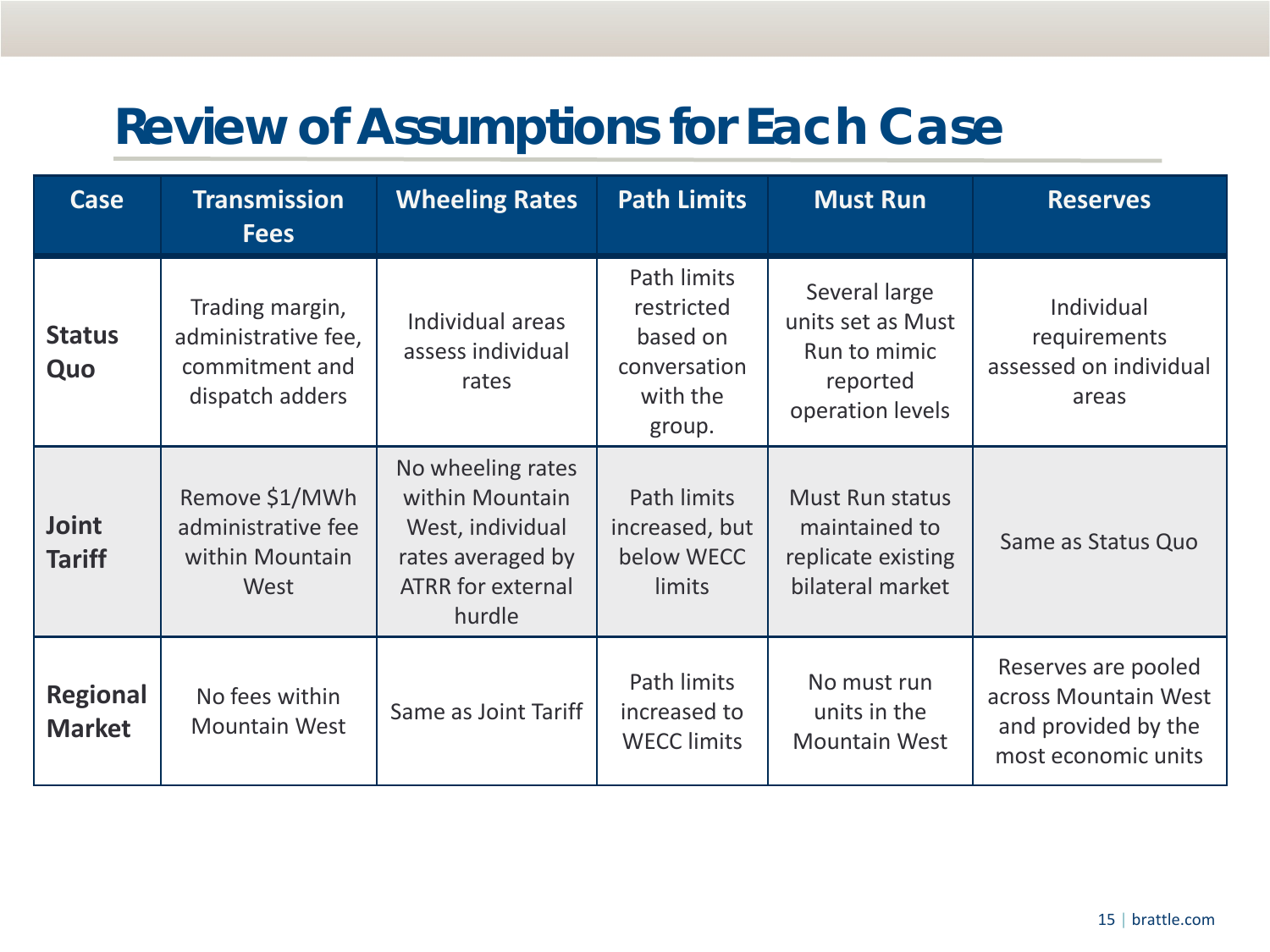### **Summary of Benefits Estimated in Other Studies**

| <b>Type of Benefit</b>                                                                     |        | <b>Estimated Savings</b><br>as % of Total<br><b>Production Costs</b> |
|--------------------------------------------------------------------------------------------|--------|----------------------------------------------------------------------|
| Savings Captured by Real-Time Energy Imbalance Markets (similar to EIM)                    | $[1]$  | $0.1\% - 1\%$                                                        |
| Other Production Cost Savings Estimated by Prospective Studies                             | $[2]$  | $0.9\% - 2\%$                                                        |
| <b>Total Production Cost Savings Estimated by Prospective Studies</b>                      | $[3]$  | $1\% - 3\%$                                                          |
| Plant Efficiency and Availability Improvement                                              | $[4]$  | $2\% - 3\%$                                                          |
| Additional Real-Time Savings (Considering Daily Uncertainties)                             | $[5]$  | $1\% - 2\%$                                                          |
| Additional Operational Savings with High Renewables (experience to date)                   | [6]    | $0.1\% - 1\%$                                                        |
| <b>Additional Production Cost Savings Estimated by Some Studies</b>                        | $[7]$  | $3.1\% - 6\%$                                                        |
| Load Diversity Benefits (Generation Investment Cost Savings)                               | [8]    | $1\% - 1.4\%$                                                        |
| Renewable Capacity Cost Savings (experience to date)                                       | $[9]$  | $1\% - 4\%$                                                          |
| <b>Total Investment Cost Savings</b><br>(Expressed as Equivalent to % of Production Costs) | $[10]$ | $2\% - 5.4\%$                                                        |
| <b>Total Savings as Share of Total Production Costs</b>                                    | $[11]$ | $6\% - 13\%$                                                         |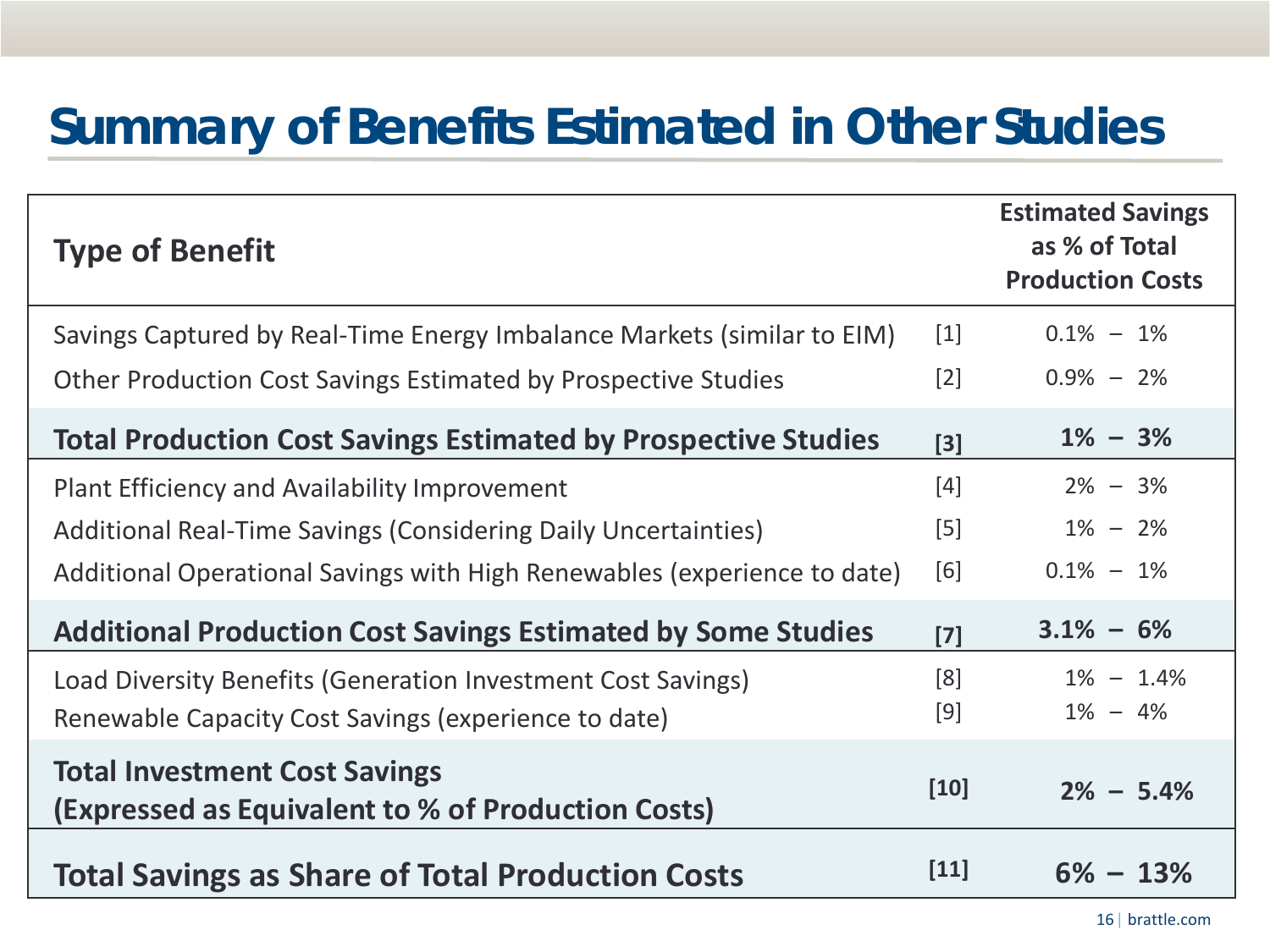### **Speaker Bio and Contact Information**



**Judy W. Chang**

Principal, Director Judy.Chang@brattle.com 617.864.7900 office 617.234.5630 direct

**Note:** 

**The views expressed in this presentation are strictly those of the presenter and do not necessarily state or reflect the views of** *The Brattle Group, Inc***.**

Ms. Judy Chang is an energy economist and policy expert with a background in electrical engineering and 20 years of experience in advising energy companies and project developers with regulatory and financial issues. Ms. Chang has submitted expert testimonies to the U.S. Federal Energy Regulatory Commission, U.S. state and Canadian provincial regulatory authorities on topics related to transmission access, power market designs and associated contract issues. She also has authored numerous reports and articles detailing the economic issues associated with system planning, including comparing the costs and benefits of transmission. In addition, she assists clients in comprehensive organizational strategic planning, asset valuation, finance, and regulatory policies.

17 | brattle.com Ms. Chang has presented at a variety of industry conferences and has advised international and multilateral agencies on the valuation of renewable energy investments. She holds a BSc. In Electrical Engineering from University of California, Davis, and Masters in Public Policy from Harvard Kennedy School, is a member of the Board of Directors of The Brattle Group, the founding Director of New England Women in Energy and the Environment, and former director of the Massachusetts Clean Energy Center.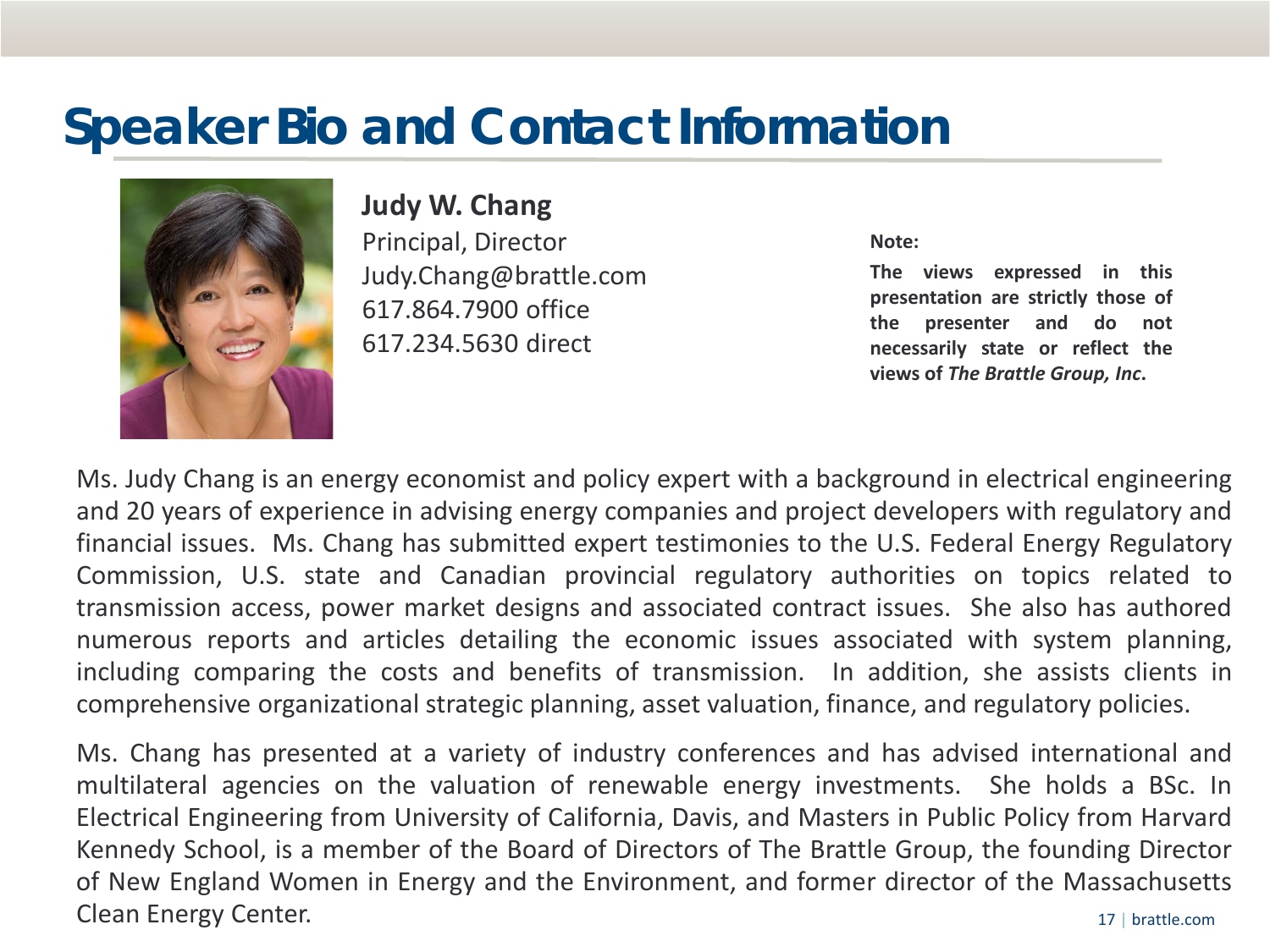### **Speaker Bio and Contact Information**



#### **Johannes P. Pfeifenberger**

Principal, Cambridge Hannes.Pfeifenberger@brattle.com 617.864.7900 office 617.234.5624 direct

Johannes (Hannes) Pfeifenberger is an economist with a background in power engineering and over 20 years of experience in the areas of public utility economics and finance. He has published widely, assisted clients and stakeholder groups in the formulation of business and regulatory strategy, and submitted expert testimony to the U.S. Congress, courts, state and federal regulatory agencies, and in arbitration proceedings.

Hannes has extensive experience in the economic analyses of wholesale power markets and transmission systems. His recent experience includes reviews of RTO capacity market and resource adequacy designs, testimony in contract disputes, and the analysis of transmission benefits, cost allocation, and rate design. He has performed market assessments, market design reviews, asset valuations, and cost-benefit studies for investor-owned utilities, independent system operators, transmission companies, regulatory agencies, public power companies, and generators across North America.

18 | brattle.com Hannes received an M.A. in Economics and Finance from Brandeis University and an M.S. in Power Engineering and Energy Economics from the University of Technology in Vienna, Austria.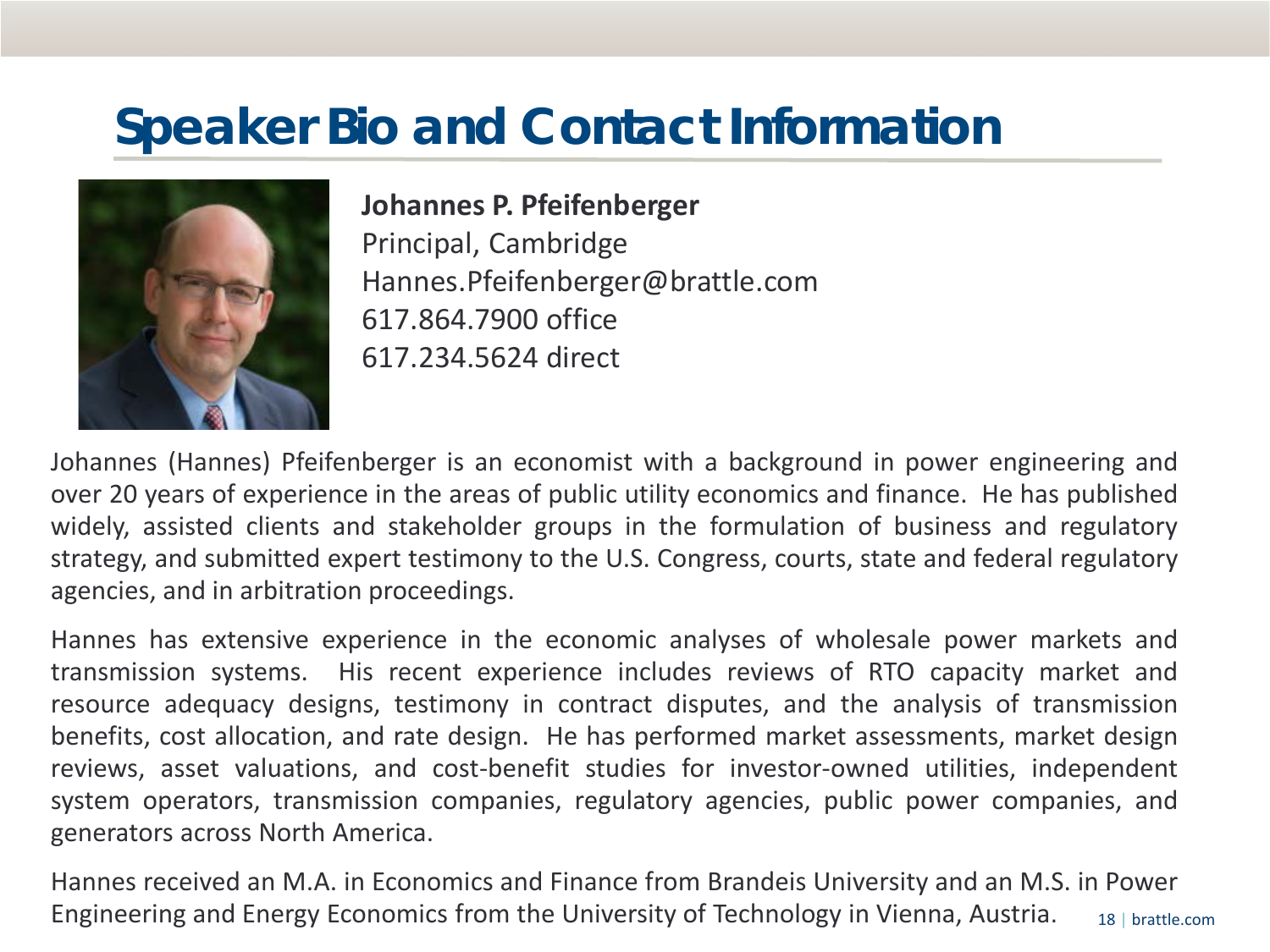### **Speaker Bio and Contact Information**



#### **John Tsoukalis**

Associate JohnTsoukalis@brattle.com 202.955.5050 office 202.419.3376 direct

**Mr. John Tsoukalis** is an Associate at The Brattle Group with experience across a board range of issues in electric utility economics. These include electric utility strategic planning, market participant's bidding behaviors across electricity markets, and electric transmission development. He has assisted electric utility clients in developing their strategic plans for participation in wholesale markets and in confronting regulatory uncertainty. John is engaged with utility clients to determine their regulatory exposure due to bidding practices in the wholesale electricity markets. He has helped develop tests to detect the presence of uneconomic behavior and to assess the potential price distortion caused by this behavior. He is assisting several clients in defending against investigations or enforcement actions for allegedly manipulative behavior. He has supported the development of testimony to assist regulatory agencies with their design of appropriate tariff provisions to properly allow for adequate cost recovery while identifying and mitigating potentially manipulative behavior.